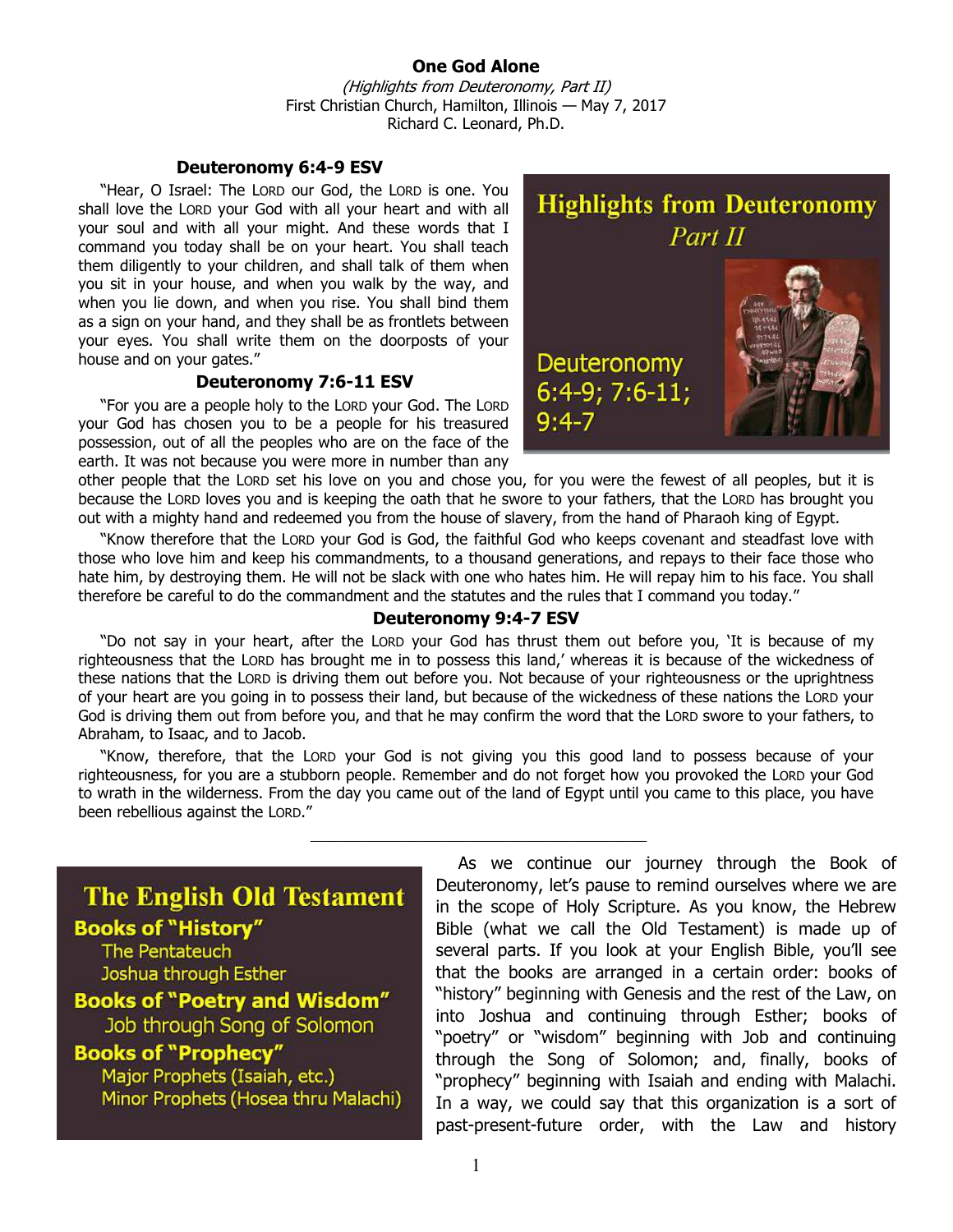representing the past, the poetic and wisdom books reflecting present experience, and the prophetic books pointing to the future.

But this order is actually the order of the Old Testament as translated into Greek, and then into modern languages like German or English. The Hebrew Bible has a different order. Like our Bibles, it starts with the

Law (torah). But the second section is called the Prophets  $(nevi'm)$ , and it includes many of what we call the "historical" books under the heading of "former prophets," because they record the activities of men like Elijah and Elisha as well as the history of the Israelite tribes and the kingdoms of Israel and Judah. Then come the "latter prophets" beginning with the largest books like Isaiah, and finally the "minor prophets" (because their books are smaller), beginning with Hosea and ending with Malachi, a collection known as the "Book of the Twelve." Then comes the third division of the Hebrew Bible, which is just called the "Writings (ketuvim). That section includes everything else not found in the first two sections, including the "five scrolls" as they're called (*megillot*)  $-$ 



Song of Songs, Ruth, Lamentations, Ecclesiastes, and Esther. As you can see, the Writings section includes some books found elsewhere in our Bible, like Daniel which the English Bible puts with the "prophets," or Nehemiah which is in the "history" section of the English Bible. In fact, the very last books of the Hebrew Bible are books of history, 1 and 2 Chronicles.

When Jesus, after his resurrection, told his disciples, "Everything written about me in the Law of Moses and the Prophets and the Psalms must be fulfilled" (Luke 24:44), he was giving the order of the Hebrew Bible, using the Psalms to stand for the Writings division because it's the first, and longest, book in that collection. All of this is simply to remind us where Deuteronomy comes in the scheme of things, as the last of the five books of the Law or Pentateuch. The word we translate "law," torah, actually doesn't mean "law" as we understand legislation or legal provisions. Torah actually means "teaching" or "instruction," and that's what we find in Deuteronomy because almost the entire book is a long speech by Moses  $-$  a sermon or teaching  $-$  that he delivers to the people of Israel just as they're about to cross the Jordan into the land the Lord has promised them. In this speech Moses is recapping the story of Israel from the time of their exodus from Egypt, through

The Shema' "Hear, O Israel: שָׁמַע יִשְׂרָאֵל The LORD our God. the LORD is one. You יהוה אֱלֹהֵינוּ יהוה אֶחֶד shall love the LORD ואהבת את יהוה אלהיד your God with all your בִכָל-לִבְבָךָ וּבְכָל-נְפִשֶׁךָ heart and with all ובכל-מאדד your soul and with all your might." (Deuteronomy 6:4-5).

their receiving the commandments on Mount Sinai (called Horeb in Deuteronomy), and up to where they find themselves at this point, ready to take possession of the land of Canaan.

Now that is our history lesson for today, but let's get into what Deuteronomy itself has to say. We pick it up here in chapter 6, after Moses has finished rehearsing the Ten Commandments. And here is where we find one of the Bible's most important statements: "Hear, O Israel: The LORD our God, the LORD is one. You shall love the LORD your God with all your heart and with all your soul and with all your might" (Deuteronomy 6:4-5). You'll immediately recognize that the second part of this declaration is what Jesus quoted as the greatest commandment of the Law,

coupled with Leviticus 19:18, "You shall love your neighbor as yourself." But let's look at that first part: "Hear, O Israel: The LORD our God, the LORD is one." This is known as the *Shema'*, from its words in Hebrew: *shema'* yisra'el: adonai eloheinu adonai echad.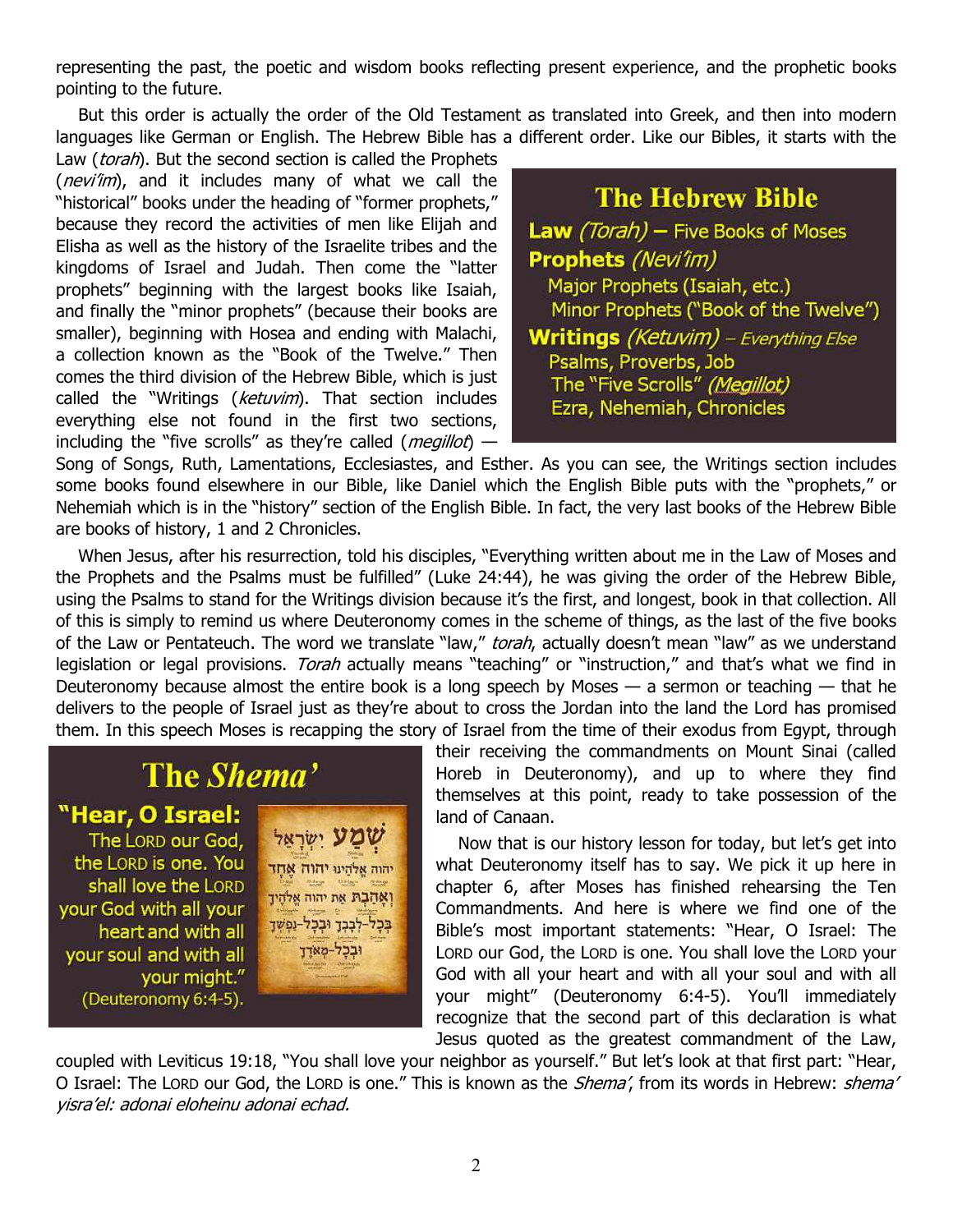The *Shema'* is often called the creed, or statement of faith, of Israel and of Judaism to this day, because it states the central proclamation of biblical faith: that Yahweh, the Lord, is the one and only God. Most religious movements have a creed. Perhaps you're familiar with that brief Christian statement known as the Apostles' Creed. Many churches include it in their worship services, and in fact we recited it at the last Lenten service this year at Bethel Presbyterian. Other churches, like the Anglican or Episcopal, use the longer statement called the Nicene Creed that comes from the fourth century.

We have a creed here at First Christian Church, the Statement of Faith in our Constitution that was adopted at the annual meeting in 2011. I think it would be a good reminder to repeat that Statement of Faith today:

We, the membership of First Christian Church, desire to put forth a clear and concise statement of our beliefs.

A. Scripture. We believe that the Bible is the inspired Word of God, without error in the original writings. It is the complete revelation of His will for the salvation of mankind, and the final authority for all Christian faith and life.

B. The Godhead. We believe that there is one God, eternally existent in three persons: God the Father, God the Son, God the Holy Spirit.

C. Jesus Christ. We believe that Jesus Christ is God. From the beginning he was with God; became man; was

# **Our Statement of Faith**

The Bible is the final authority for Christian faith and life. There is one God: Father, Son, and Holy Spirit.

- Desus was with God from the beginning, and became man;. He died on the cross for the sins of mankind according to the Scriptures. He arose bodily from the grave and ascended to the right hand of God the Father as our Intercessor and Advocate.
- The Holy Spirit is the great Comforter. The ministry of the Holy Spirit is to glorify the Lord Jesus, to convict of sin, and empower the believer for Godly service.
- \* Marriage is between one woman and one man. Life begins at conception, a gift and a blessing of God.
- ❖ Forgiveness of sin is available to all who confess their sin and accept Jesus Christ as Lord and Savior.

conceived of the Holy Spirit, and born of the Virgin Mary. He died on the cross, a sacrifice for the sins of mankind according to the scriptures. He arose bodily from the grave, ascended into heaven, where he sits at the right hand of God the Father as our Intercessor and Advocate.

D. Holy Spirit. We believe the Holy Spirit was with God from the beginning. He was sent to man as the great Comforter. We believe that the ministry of the Holy Spirit is to glorify the Lord Jesus Christ, and to convict mankind of sin, strengthen the believing sinner, and indwell, guide, and instruct, and empower the believer for Godly service.

E. Sanctity of Marriage and Life. We believe that marriage should be between one woman and one man. All other forms of marriage or sexual relationships are condemned by God. We believe that life begins at the moment of conception, and that life is a gift and a blessing of God.

F. Forgiveness. We believe the forgiveness of all sin, except blasphemy against the Holy Spirit is available to all persons who confess their sin and accept Jesus Christ as their Lord and Savior.

What I want to point out is the difference between Israel's creed, the *Shema'*, and our statement of faith or even the Apostles' or Nicene creeds. Typically, Christian statements of faith talk about what we believe God is like; for example, they go into a statement of the Trinity, or of the divine nature of Jesus. The *Shema'* is different; it doesn't go into detail about the Lord, but rather it's a pledge of the worshipers' loyalty to God. It could be translated a little differently: not "The LORD our God, the LORD is one," but "The LORD is our God, the LORD alone": adonai eloheinu adonai echad.

"Therefore God has highly exalted him and bestowed on him the name that is above every name, so that at the name of Jesus every knee should bow, in heaven and on earth and under the earth, and every tongue confess that Jesus the Messiah is Lord, to the glory of God the Father."

(Philippians 2:9-11)

In other words, in stating our faith biblically we're not so much trying to define God, or splitting theological hairs, as we are affirming that he is our Ruler and Authority. We find much the same in the earliest Christian creeds of the New Testament. The oldest Christian confession is simply "Jesus is Lord," or more completely, "Jesus the Messiah is Lord" (Philippians 2:11). This confession implies that other so-called "lords" aren't really lords at all — certainly not for us. As Paul states in 1 Corinthians 8:6, "For us there is one God, the Father, from whom are all things and for whom we exist, and one Lord, Jesus Christ, through whom are all things and through whom we exist." Paul is actually rewriting the *Shema* here, and including Jesus in his declaration of loyalty to the one God.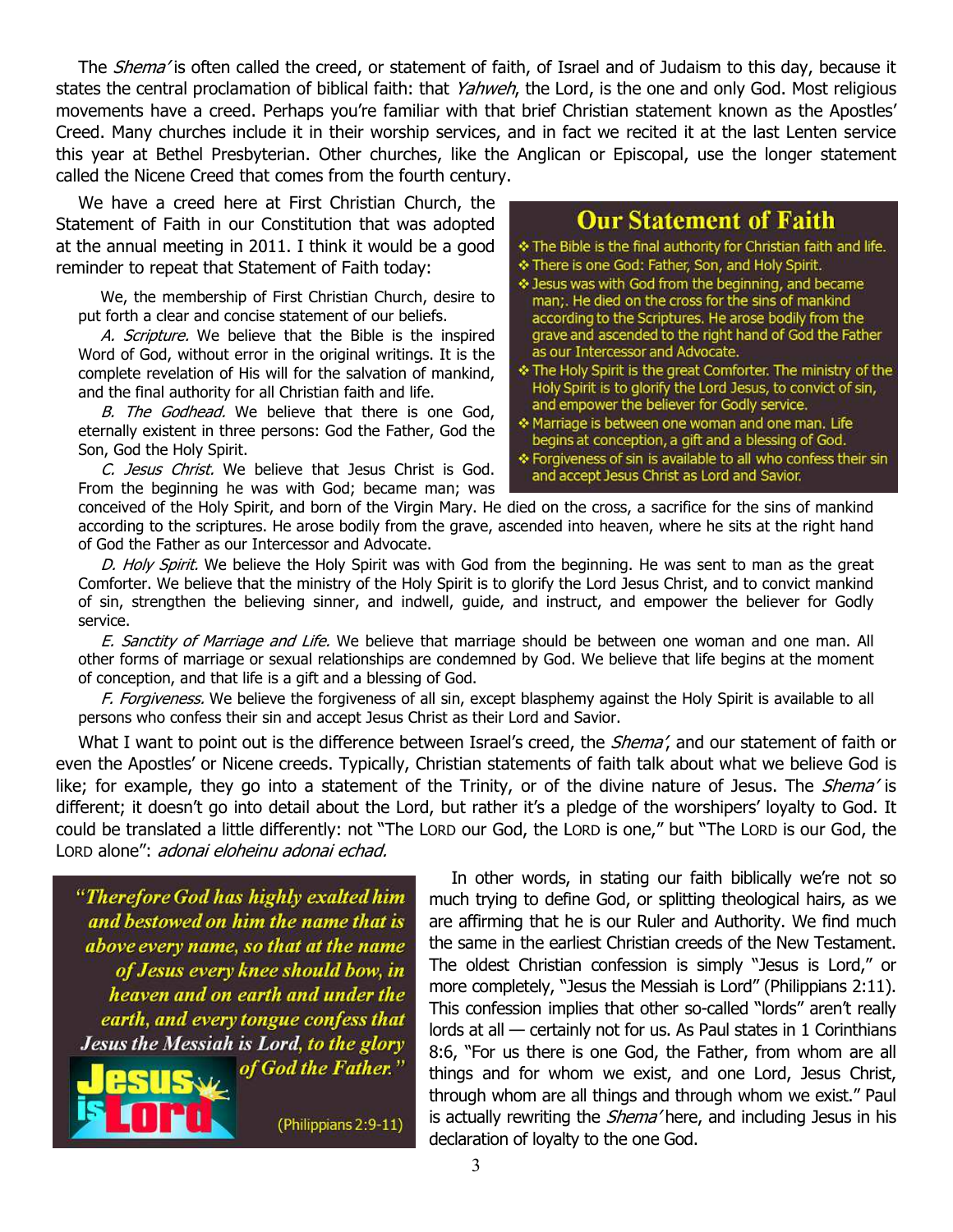So — Moses in the *Shema'*, and Jesus in the "Great Commandment," and the apostle Paul in his statements, are reminding us that it's not just *what we believe about God* that's important. As James states, "Even the demons believe — and tremble!" (James 2:19). But they're still demons! It's important to say, "The

Lord God is one," but it's also important to say, "The Lord is our God, the Lord alone," and to live by that creed as a personal commitment to worship him, take our direction from his Word, walk in his ways, and allow him to transform our behavior. We can make all sorts of impressive statements about what we believe God is like, and what people need to believe about Jesus, but the important statement is the one we make by following him, and him only. That means we need to do what Moses tells Israel to do: get familiar with the Word of God, teach it, talk about it, so that it becomes to us like something we carry around with us at all times, like a wallet or a piece of jewelry. "You shall bind [God's words] as a sign on your hand, and they shall be as frontlets between your eyes" (Deuteronomy 6:8).



But why is it that ancient Israel, or we ourselves, would want to make such an affirmation: "The Lord is our God, the Lord alone"? Moses goes into that in the next passage we have selected for reading today, from Deuteronomy 6:

The LORD your God has chosen you to be a people for his treasured possession, out of all the peoples who are on the face of the earth. It was not because you were more in number than any other people that the LORD set his love on you and chose you, for you were the fewest of all peoples, but it is because the LORD loves you and is keeping the oath that he swore to your fathers, that the LORD has brought you out with a mighty hand and redeemed you from the house of slavery, from the hand of Pharaoh king of Egypt (7:6-8).

Israel is to pledge its loyalty to Yahweh alone because of what he has done for them in bringing them out of slavery and thereby making them a free people, called to serve and obey him.

But Moses stresses this point: it wasn't because Israel was anything great, so far as ancient nations were concerned, that he delivered them. It was only because the Lord loved Israel that he rescued them from their plight. And why did he love them? Did he find the Hebrews especially attractive and loveable? The record of the Book of Exodus shows us that these Israelites weren't very loveable; they griped because of the hardships



they faced in the wilderness, where they lacked the familiar conditions of their Egyptian slavery. Even while passing through the Reed Sea they complained, "Is it because there are no graves in Egypt that you have taken us away to die in the wilderness? What have you done to us in bringing us out of Egypt? (Exodus 14:11). They weren't even grateful for their newfound freedom, because it wasn't what they were used to under their Egyptian taskmasters. So why did the Lord deliver them? As Moses explains, it was for one simple reason: It's because the Lord "is keeping the oath that he swore to your fathers, that the LORD has brought you out with a mighty hand and redeemed you from the house of slavery" (Deuteronomy 6:8).

In other words, the Lord's love for them was based on his *promise* to their forefathers to make then his special servants in this world. As he promised to Abraham, "I will make of you a great nation, and I will bless you and make your name great, so that you will be a blessing. I will bless those who bless you, and him who dishonors you I will curse, and in you all the families of the earth shall be blessed" (Genesis 12:2-3). God's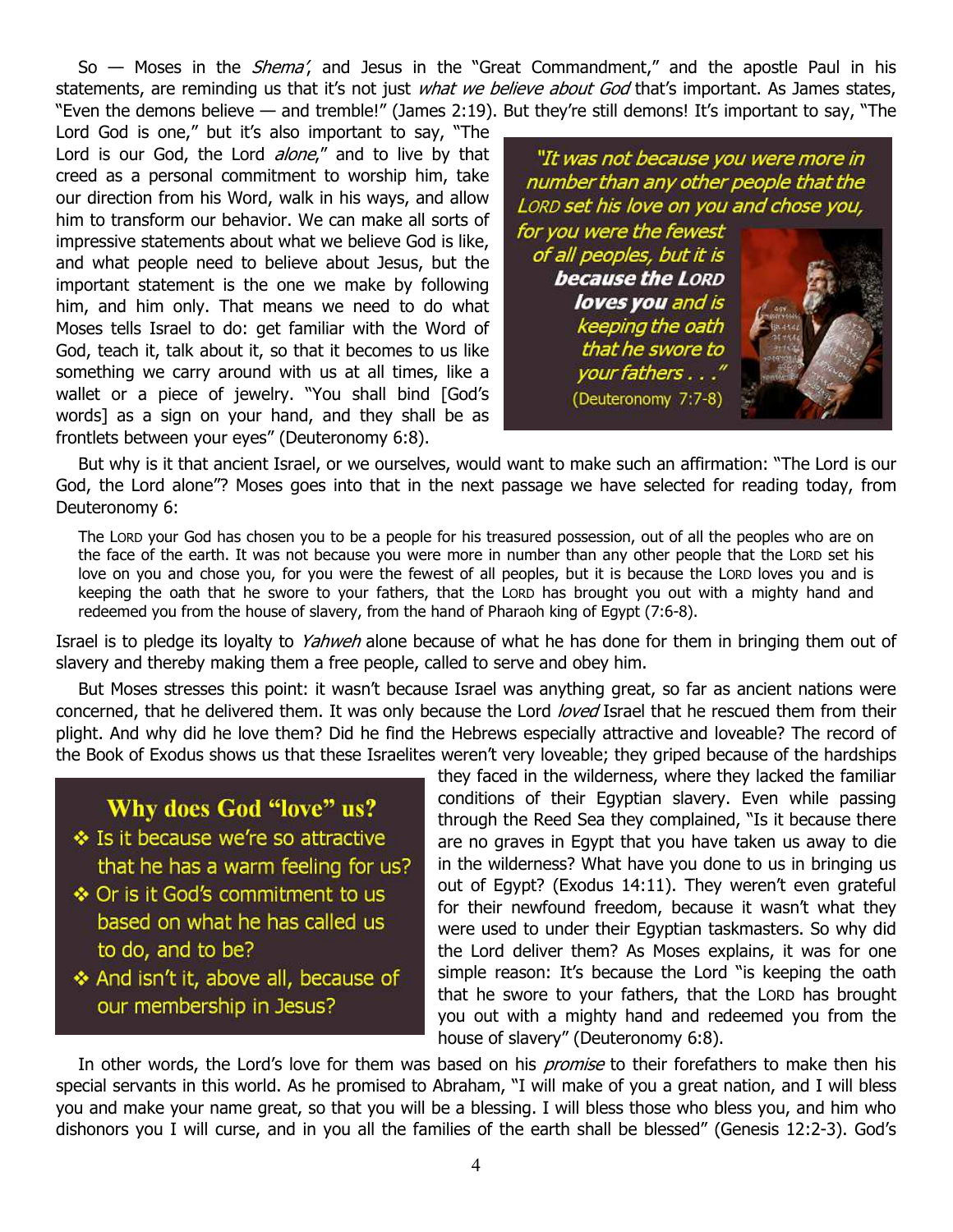love for his people is not based on their merits, or on any qualities that make them deserving of his love. Instead, it's based on his purpose for them: that they are to be his ambassadors in the world, bringing other nations to the knowledge of the truth of God and blessing them with the benefits that flow from walking in his ways. Is God's love for his people, then, a nice squishy feeling of attraction — as our culture defines "love" today? Or is it a commitment to them based on what he is calling them to be: his special agents for goodness, righteousness, and truth in a world darkened by the ignorance and wickedness of sinful mankind? And, the New Testament shows us, when Israel couldn't live up to this high calling Jesus summed it up in himself, and died and rose again to fulfill God's plan for his people.

Can we see ourselves in this picture? Sometimes preacher play off the Old Testament against the New, as though the Hebrew Scriptures teach salvation or deliverance by works but the gospel proclaims that God has chosen us only by his grace. But that's quite mistaken. God's choice of his people has *always* been by grace, whether in the New Testament or the Old. Just as the Lord didn't choose Israel because of how good they were, but because he had made a promise to their fathers in calling them to serve him, so he has chosen you and me to be rescued from a pointless and empty and misdirected life because of our membership in Jesus, his anointed, the Messiah of Israel. As Paul puts it in Ephesians (see 1:4-6), we have been chosen in Jesus, adopted into God's family through him, and not chosen because of anything you or I have done to deserve being the recipients of God's love.

Moses reminds Israel here in Deuteronomy, "Know therefore that the LORD your God is God, the faithful God who keeps covenant and steadfast love with those who love him and keep his commandments, to a thousand generations" (7:9). It's because God is faithful that you and I can also be faithful, keeping his great commandment to love him alone with everything we have, as Jesus said, and then also to seek the well-being of others just as we would seek it for ourselves. When we do this, we begin to witness the reality of what Jesus announced when he proclaimed, "The time is fulfilled, and the kingdom of God is at hand; repent and believe in the gospel" (Mark 1:15).

Now, lastly, I want to look at a third section of Deuteronomy, from chapter 9. Moses is speaking to the people just as they're about to begin infiltrating the land of Canaan, the good land the Lord has promised them. There they are to displace the various groups of Canaanites that live there — all the various "ites" we read about with those hard-to-pronounce names! And Moses warns Israel, "Do not say in your heart, after the

LORD your God has thrust them out before you, 'It is because of my righteousness that the LORD has brought me in to possess this land,' whereas it is because of the wickedness of these nations that the LORD is driving them out before you" (Deuteronomy 9:4).

There are people who reject the Bible because of what Israel did upon taking possession of the land of Canaan. In the Book of Joshua we read how, in many cases, they exterminated be people who lived there down to the last man, woman, and child. "This is so barbaric, so cruel," some people claim, "that I can't believe in a God who would order his followers to pursue an 'ethnic cleansing' like that." If we believe in God's justice, how are we to respond to such an objection? I suggest we can say three things in response.

What do we make of the "extermination" of the Canaanites?

- ❖ It was never a complete "ethnic cleansing."
- The Canaanites' corrupt religion endangered Israel's way of life in the Lord. If they wouldn't give it up, they had to be stamped out.
- ◆ What Israel did to the Canaanites is only an excuse for people who don't want to believe in God anyway.

First, if you read the "fine print" of the Bible's historical record you discover that Israel didn't exterminate all the Canaanites; they were still around centuries later, tempting Israel to turn away from the worship of the Lord to serve their many gods, or Ba'als.

Second  $-$  and this is the main point  $-$  the polytheistic religion of the Canaanites was corrupt and dehumanizing. It included practices like cultic prostitution, in which a worshiper would have relations with a temple priestess in order to induce the gods to imitate this fertility ritual and send the rains and make the